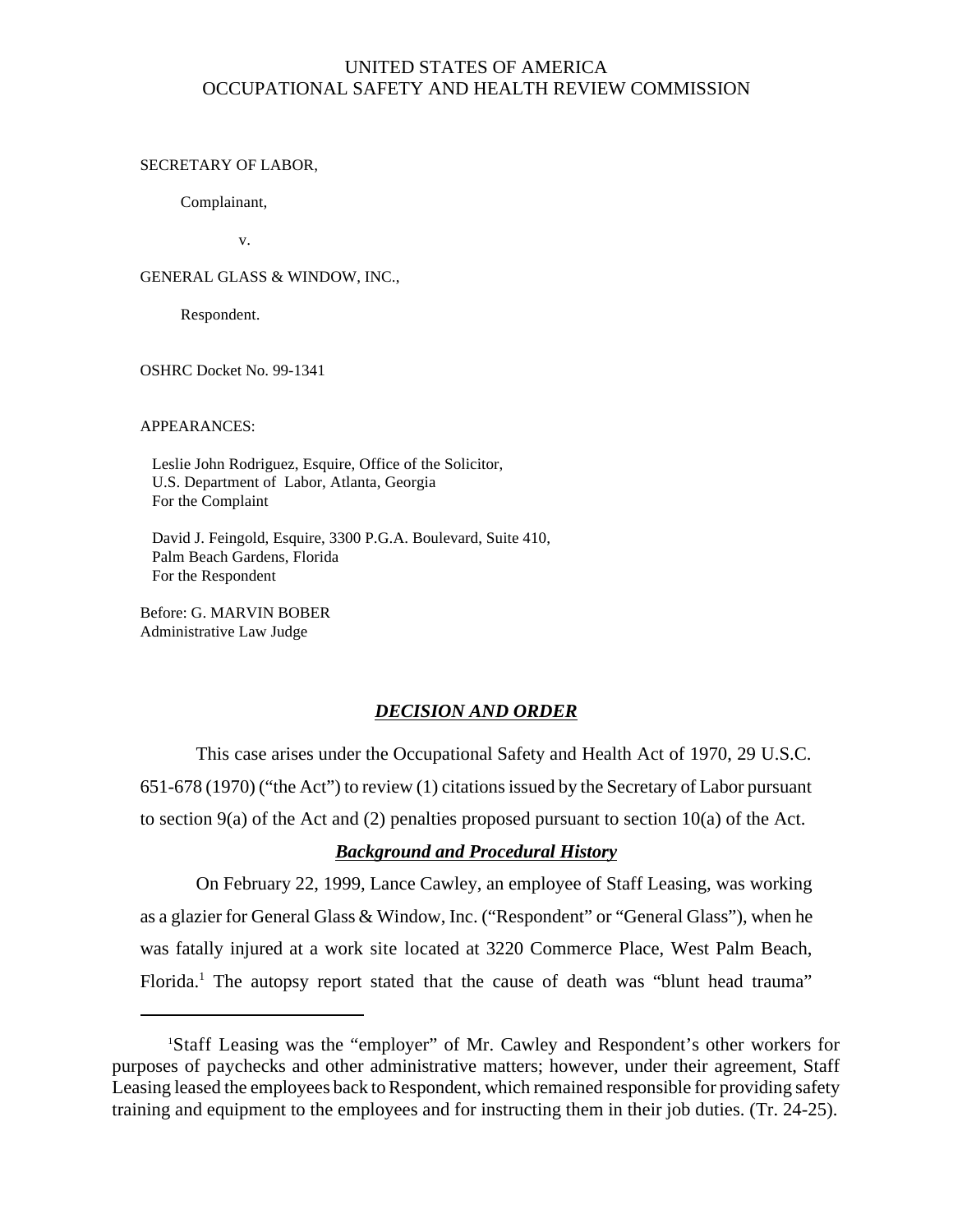consisting of multiple skull fractures and cerebral contusions and lacerations. The report of the Palm Beach County Medical Examiner stated that Mr. Cawley was injured at about 1:10 p.m. and pronounced dead at  $1:45$  p.m.<sup>2</sup> The report described the accident as follows:

21 panes of glass were on one side of the truck and there were no panes on the other side. The panes were measured to about 6.5 feet x 3 feet x .5 inch. The estimated weight of each pane is about 100 lbs. The panes were tied to the rack. The decedent apparently attempted to untie the panes from the rack when the entire row of glass panes tilted and fell on the decedent....There were reportedly no workers working with the decedent or in the immediate vicinity of the truck when the injury occurred.

 Due to the fatality, the Occupational Safety and Health Administration ("OSHA") inspected the work site and the circumstances surrounding the accident, and, as a result, issued a Citation and Notification of Penalty on July 8, 1999. The citation alleges two serious violations and an "other" violation and proposes a total penalty of \$11,550.00. Respondent contested the citation and proposed penalty, and an administrative trial was held in Miami, Florida on February 9, 2000.<sup>3</sup> The Secretary filed a post-hearing brief, and Respondent, electing not to file a brief, instead made a closing argument at the conclusion of the trial.<sup>4</sup>

## *Jurisdiction*

The parties agree that Respondent is an employer subject to the Act and that the Occupational Safety and Health Review Commission ("the Commission") has jurisdiction over this case.

## *Serious Citation 1, Item 1 -- Proposed Penalty: \$5,600.00*

This item alleges a violation of section  $5(a)(1)$  of the Act, as follows:

<sup>3</sup>At the trial, the Secretary withdrew Item 2 of Serious Citation 1. (Tr. 245, 260).

4 The Secretary's exhibits at the hearing were CX-1 through CX-7, and Respondent's exhibits were RX-1 and RX-2. In addition, the Secretary agreed at the hearing to provide the undersigned with a relevant portion of OSHA's Field Inspection Reference Manual ("FIRM"); the Secretary provided this document, which has been entered into the record as CX-8, on February 23, 2000.

<sup>&</sup>lt;sup>2</sup>When Mr. Cawley arrived at the hospital, the staff found in his pants pocket two lighters, a pipe and a baggie containing what appeared to be marijuana. Although the toxicology report dated October 10, 1999, stated that cannabis had been detected in Mr. Cawley's urine, the report was silent as to the amount; therefore, it was not possible to determine if Mr. Cawley's physical abilities and mental processes could have been or were affected at the time of his death. (RX-1).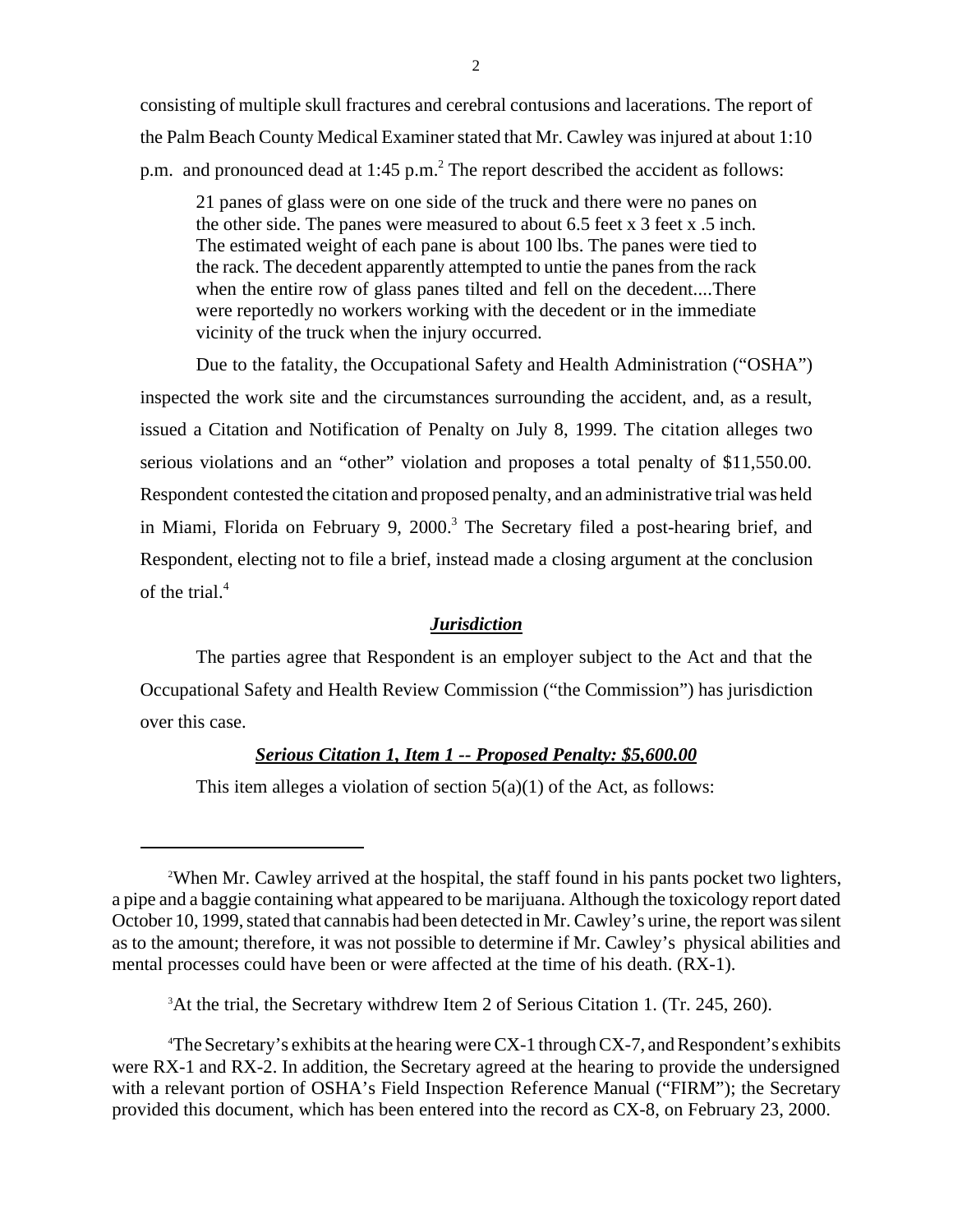The employer did not furnish to employees employment and a place of employment which were free from recognized hazards that were causing or likely to cause death or serious physical harm:

a. On or about February 22, 1999, an employee was exposed to the hazard of being crushed by a stack of approximately 20 pieces of 3 x 6 feet glass being unloaded from the back of a 1987 Chevrolet Custom Deluxe flatbed truck. A glazer was pitching glass to employees positioned on the ground after loosening a temporary 9/16 inch rope tied around the top and mid sections of the glass attached to a metal A-frame on the inside of the truck. One employee was left alone between two to five minutes after unloading 15-20 pieces of glass from one side of the flatbed. A stack of approximately 26 pieces of glass weighing approximately 1,080 pounds shifted and crushed the employee while standing on the back of the flatbed.

Feasible means of abatement include, but are not limited to:

1. Secure the stacks of glass on the outside of the A-frame where a 5-7 degree lean can be maintained during transport and unloading.

2. Provide stakes of sufficient strength and height to secure the load and minimize the amount of shift.

3. Discontinue the practice of allowing employees to walk on the back of the flatbed in the danger zone.

Section  $5(a)(1)$ , the general duty clause, requires the employer to "furnish ... employment and a place of employment which are free from recognized hazards that are causing or are likely to cause death or serious physical harm to his employees." The general duty clause thus focuses on an employer's duty to prevent recognized hazardous conditions in its workplace that cause or may cause death or serious harm to its employees. *See Arcadian Corp.*, 17 BNA OSHC 1345, 1347 (No. 93-3270, 1995); Morey, *The General Duty Clause of the Occupational Safety and Health Act,* 86 Harv. L. Rev. 988, 997 (1973).

To establish a violation of section  $5(a)(1)$  of the Act, the Secretary must prove that: (1) a condition or activity in the employer's workplace presented a hazard to employees, (2) the cited employer or the employer's industry recognized the hazard, (3) the hazard was causing or likely to cause death or serious physical harm, and (4) a feasible and useful means of abatement existed by which to materially reduce or eliminate the hazard. *Kokosing Constr. Co.*, 17 BNA OSHC 1869, 1872 (No. 92-2596, 1996). The Commission has defined the term "recognized hazard" as the practice or process by which the particular job is being done over which the employer has control. *Arcadian Corp.*, 17 BNA OSHA 1345, 1348 (No. 93-3270, 1995; *Pelron Corp.*, 12 BNA OSHA 1833, 1835 (No. 77-2350, 1984). The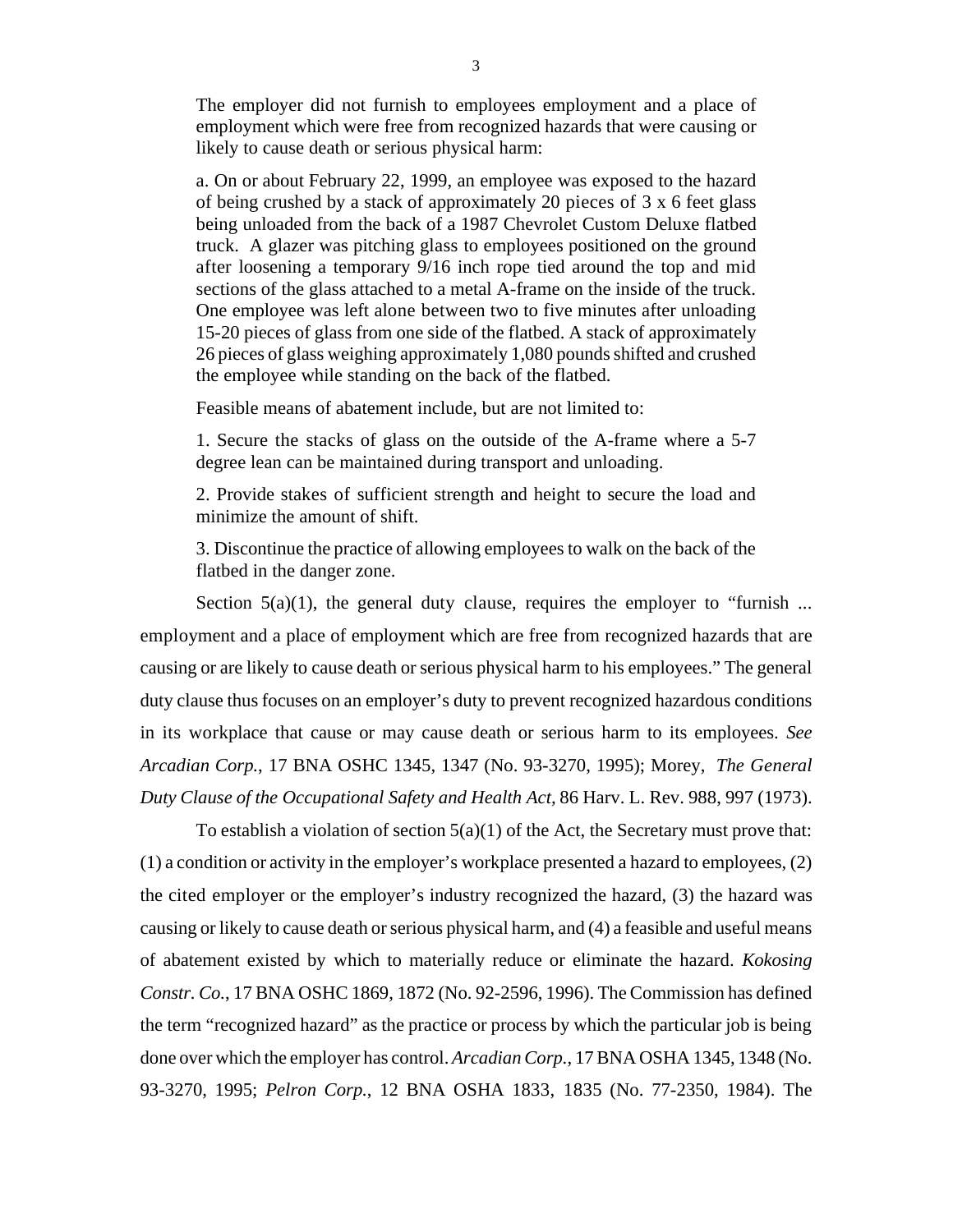existence of a recognized hazard may be established if the hazardous incident can occur "under other than a freakish or utterly implausible concurrence of circumstances." *Waldon Healthcare Center*, 16 BNA OSHA 1052, 1060 (No. 89-2804, 1993); *Reich v. Arcadian Corp.*, 110 F.3d 1192, 1197 n.5 (5th Cir. 1997). The question of the precautions taken to alleviate a recognized hazards presents the issue of whether the employer has done "all it feasibly can to prevent foreseeable hazards, including dangerous conduct by its employees." *Gen. Dynamics v. OSHRC*, 599 F.2d 453 (1st Cir. 1979).

The issue to resolve in this case is whether the Secretary has met her burden of demonstrating the elements of a section  $5(a)(1)$  violation. The relevant testimony follows.

### *James Larry Sampson*

J. Larry Sampson, Respondent's owner, testified his company performs residential and commercial glass installation, or glazing, which includes layout work, fabricating and caulking frames, transporting panes of glass from the shop, and installing the glass into frames at the work site.<sup>5</sup> He said the employees assigned to the subject site were Charles Sampson, Lance Cawley, and David and Robert Courtemanche, and that the job consisted of installing approximately 40 panes of glass, each weighing 65 to 70 pounds and measuring about 3 feet by 6 feet by 9/16 inch.<sup>6</sup> He also said that the employees began loading the glass onto the company's truck around 7:00 a.m. on February 22, 1999, and he described the procedure they would have used. At least one worker would have been in the bed of the truck to receive the glass, with at least two on the ground to hand the glass into the truck, and the glass would have been loaded vertically, one pane at a time, on the interior sides of the racks that were located on either side of the truck bed; for even distribution, half of the glass would have been put on the right-side rack and the other half on the left-side rack, and heavy cardboard would have been put under the glass to protect it. Once half of the panes were loaded on one rack they would be tied together in a "stack" and secured on the rack with rope, with the others panes being stacked and secured in the same manner on the other rack. Mr. Sampson stated that Mr. Cawley loaded the glass that day and that he would have

<sup>5</sup> The terms "pane of glass" and "light of glass" are used interchangeably in the record.

<sup>6</sup> Charles Bradley Sampson, Mr. Sampson's son, is also called "Brad" in the record. (Tr. 73).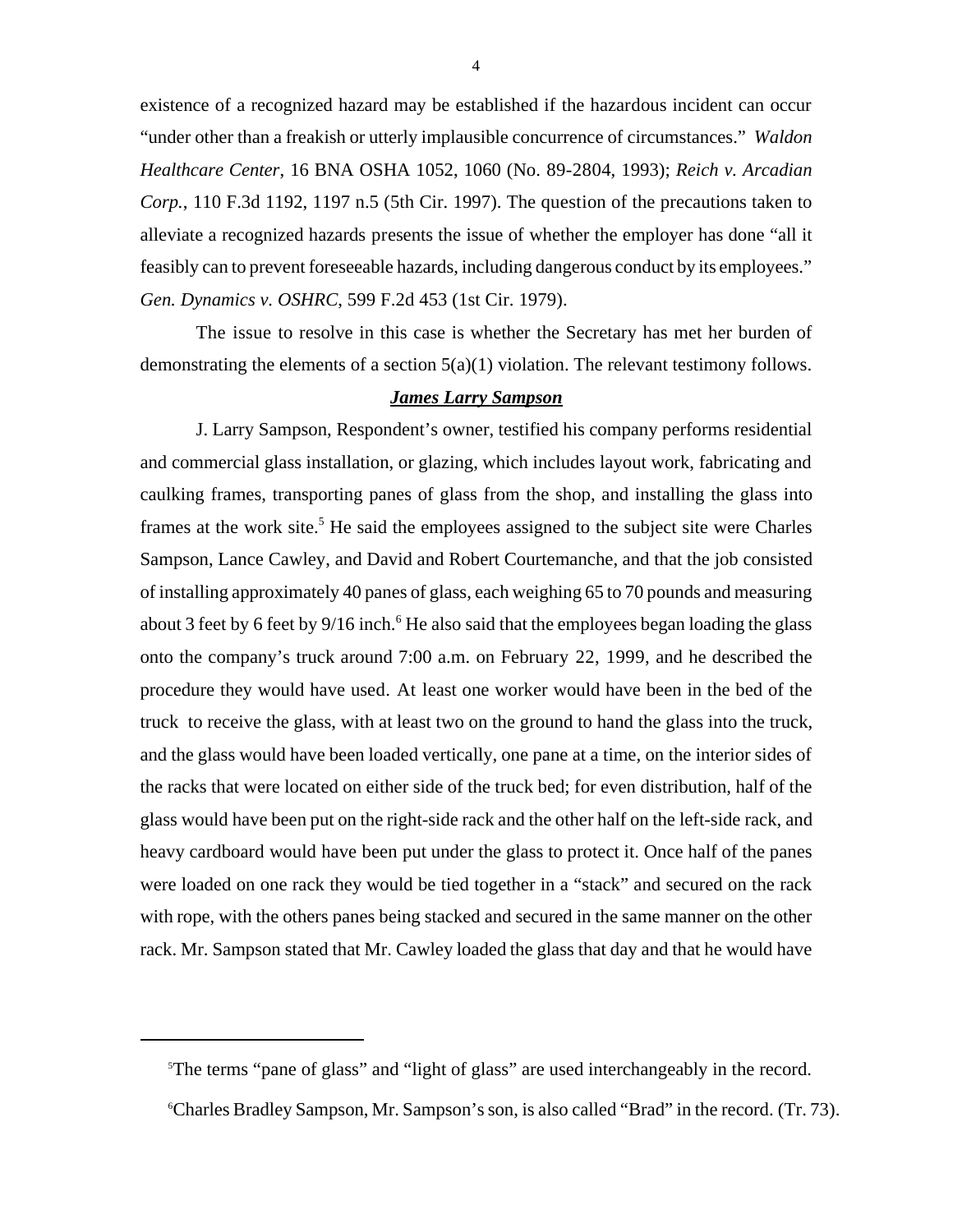temporarily secured each individual pane by putting a rope around it and tying the rope off until the stack was complete and could be secured on the rack. (Tr. 19-39, 70, 74).

Larry Sampson further testified that after the truck was loaded, Lance Cawley drove it to the site, while the others went in their own vehicles. The employees first did "prep" work and then began to unload the truck; Mr. Cawley untied the glass and passed it from the back of the truck to David and Robert Courtemanche, who set the glass into the frames in the building, and Charles Sampson caulked frames. Mr. Sampson explained that, to unload a stack of ten pieces of glass, "you untie the glass. You hold the glass. You ... take the rope and you tie it off. And you put it in between light one and the other nine lights. And once they're secured off then you move to the one." (Tr. 40-46). Mr. Sampson further explained that:

You re-secure them as you're untying the lights that you're after...there's a rope knotted off on this slat. And it's across the glass. I take it loose. I leave a knot on here. I peel the first piece of glass back. I slip that rope right down in between number one, the closest one to me. And the other nine ... I resecure....Then I pick the first light up ... [a]nd I take it to back of the truck and set it there for the other men to pick up or hand it down to them. (Tr. 46- 47).

Mr. Sampson arrived at the site after the accident, about 2:30 p.m., and talked to the employees; he also got up in the truck bed, looked at the glass and the rope, and noted there were no broken ropes. Based on his 28 years of experience, he opined that Mr. Cawley "forgot to tie the rope off" and that "the glass came over on him and killed him." He further opined there was nothing he or the company could have done to prevent the accident; as he put it, "Lance is the one that made that decision. And I can't, I can't control his decisions." Mr. Sampson said his company did not test for drugs or alcohol but that he told employees at safety meetings that no drugs or alcohol were allowed and that anyone having such substances on them was sent home. He also said his company's method of transporting glass was the industry standard, that he had used this method since he had been in the business, and that that was why he had bought the four glass trucks his company used. (Tr. 62-73).

## *David Courtemanche*

David Courtemanche testified that he had worked for General Glass about a year at the time of the accident and that the job was his first in the glass business. He said that Lance Cawley was the senior employee, with 20 years of experience in the industry, and that Mr.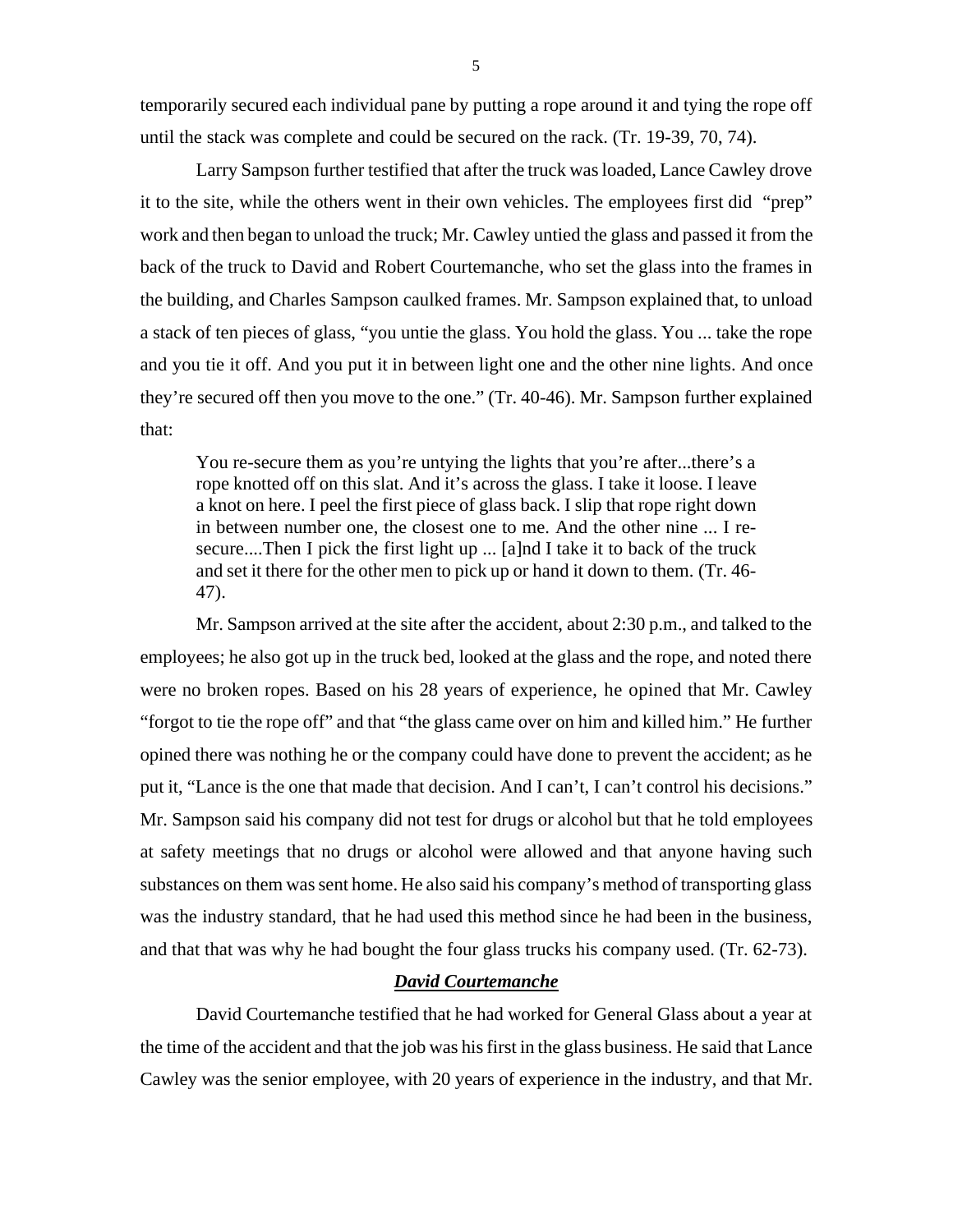Cawley had discussed the job with the crew that morning. He also said that the crew first did "prep" work at the site and then began unloading the stack on the left side of the truck; Mr. Cawley worked in the truck bed, he and his uncle, Robert Courtemanche, took each pane as it was handed down and then carried it to the building so it could be set in a frame, and Charles Sampson was caulking frames.<sup>7</sup> Mr. Courtemanche stated that about ten panes had been unloaded by the 12:00 lunch break and that another ten to 15 were unloaded between 12:30 and 1:00 p.m. $<sup>8</sup>$  He and his uncle had just set a pane and were returning to the truck</sup> when they saw that the stack on the right side of the truck had fallen over to the left on top of Mr. Cawley; they took the glass off of Mr. Cawley with the help of Charles Sampson and another individual, who called the police with his cell phone, and they tied the glass back up on the right side of the truck bed. The police arrived about 20 minutes later. (88-128).

David Courtemanche further testified that based on what he saw, the only way the stack of glass could have fallen was if Mr. Cawley had untied it and then not retied it properly. He explained that the rope was still loosely around the stack after it had fallen and that he saw no broken ropes in the truck. He also explained that while the panes in a stack were not secured individually, the stack was roped together and secured such that one pane could be removed without untying the entire stack; rather, there were multiple loops around the stack and only part of the rope was loosened and slipped behind the pane being removed, which was the only one "exposed," after which the rope was re-secured. Mr. Courtemanche said he did not believe there was anything that anyone at General Glass could have done to prevent the glass from falling on Mr. Cawley. He described Mr. Cawley as "very safe" and experienced, noting that while he was not a foreman he was the person who made sure the job ran smoothly and that everyone did what they were supposed to do. Mr. Courtemanche

<sup>&</sup>lt;sup>7</sup>Although Mr. Courtemanche's testimony indicated he was unsure if the glass was loaded in four stacks of ten or two stacks of 20, the record shows it was loaded in two stacks of 20. (Tr. 90, 97-100, 108-15, 122; C-4-5).

<sup>8</sup> Mr. Courtemanche said that Mr. Cawley left the site for lunch with his wife, who picked him up, while he and the others had lunch at the job site. (Tr. 93-94, 119).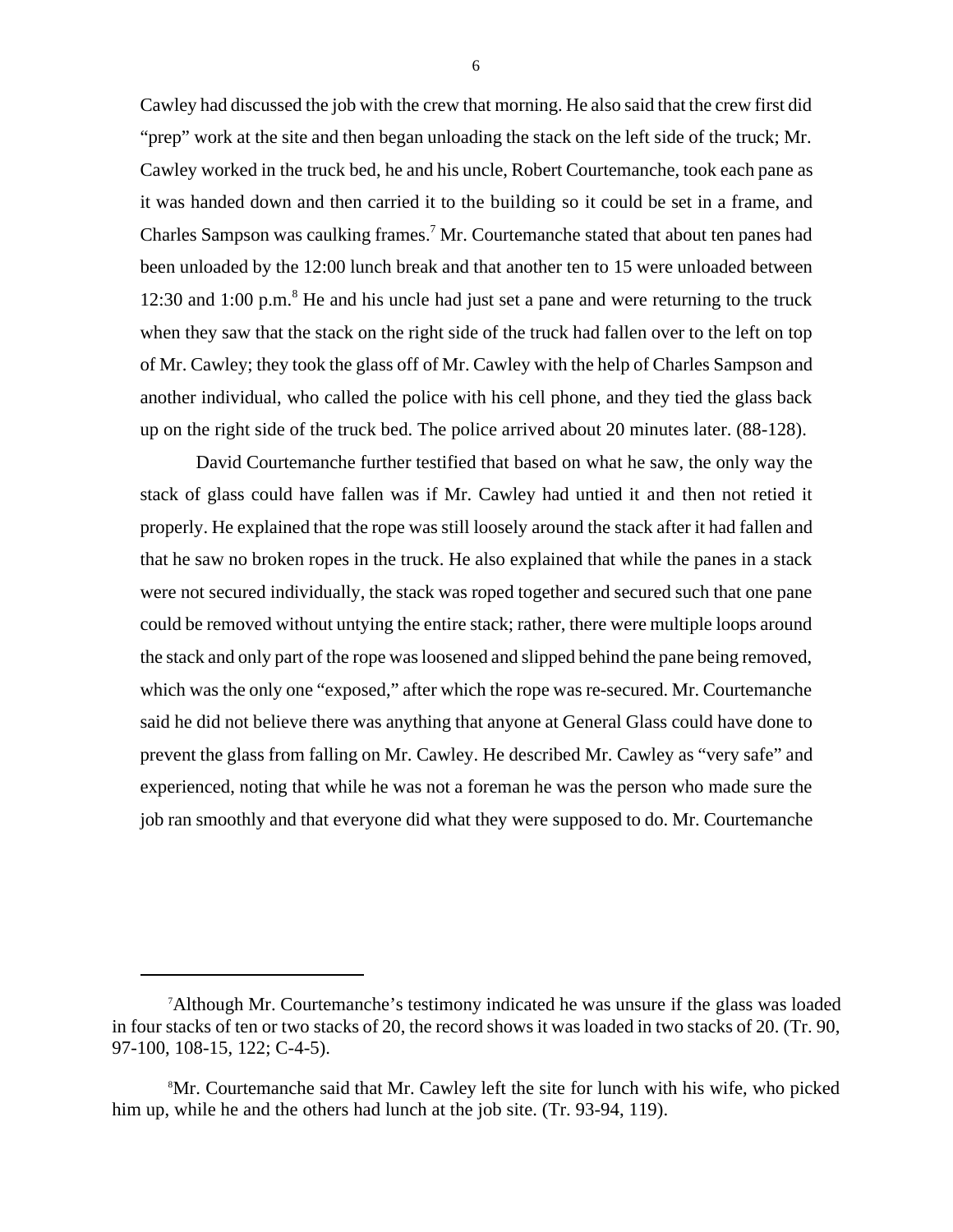also said he had been trained by the company and that as a new employee he had not been allowed to tie off glass as only more senior workers could do that job. $9$  (Tr. 104-07, 122-24).

## *Ramona Morris*

Ramona Morris, the OSHA compliance officer ("CO") who investigated the accident, testified that she went to the site on February 24, 1999; she spoke to the general contractor, who told her what he knew about the accident, and she phoned Larry Sampson, who advised her that the three employees at the site were not the ones who had been there the day of the accident. The CO then spoke to the three employees at the site, who told her how glass was loaded at the shop and unloaded at the job site; in particular, they said that the person who unloads unties the glass, removes one piece, and then reties the rope and takes the piece of glass to the employees on the ground. (Tr. 153, 158-67). The CO observed the company's truck at the site, and she described how the glass was secured in it as follows:

It had a rope around the top portion of the glass and the middle of the glass. And it was leaning against the inside of the frame, which is like an "A" on the outer perimeter of it. And it had like a bar in the middle. That's how I remember it being stacked. (Tr. 166).

CO Morris went to the office of General Glass on March 1, 1999, where she spoke with Larry Sampson. He told her about the subject job and how glass was loaded, unloaded and secured; specifically, he told her that the rope, which was 9/16-inch rope, was required to be tied around the top of the glass and the middle of the glass and that it was secured to the inside of the A-frame. The CO also spoke to the three employees who had been at the site on the day of the accident; they told her how glass was unloaded, and their statements about how it was secured agreed with what Mr. Sampson said. The CO held a closing conference with Mr. Sampson on March 24, 1999; she later phoned to advise him that the citations were being issued, and she met with him again after he had received them. (Tr. 167-73).

CO Morris said that the hazard in this case was that of "the employee being crushed by a stack of glass " and "[b]y being placed in the immediate proximity of that glass." (Tr. 174). As to Respondent's specific knowledge of the hazard, she stated as follows:

<sup>9</sup> The witness testified that the training, which was oral, was done at the company's office and on the job; the witness also testified that Staff Leasing had provided him a binder of general safety information that included a drug policy. (Tr. 121, 125-26).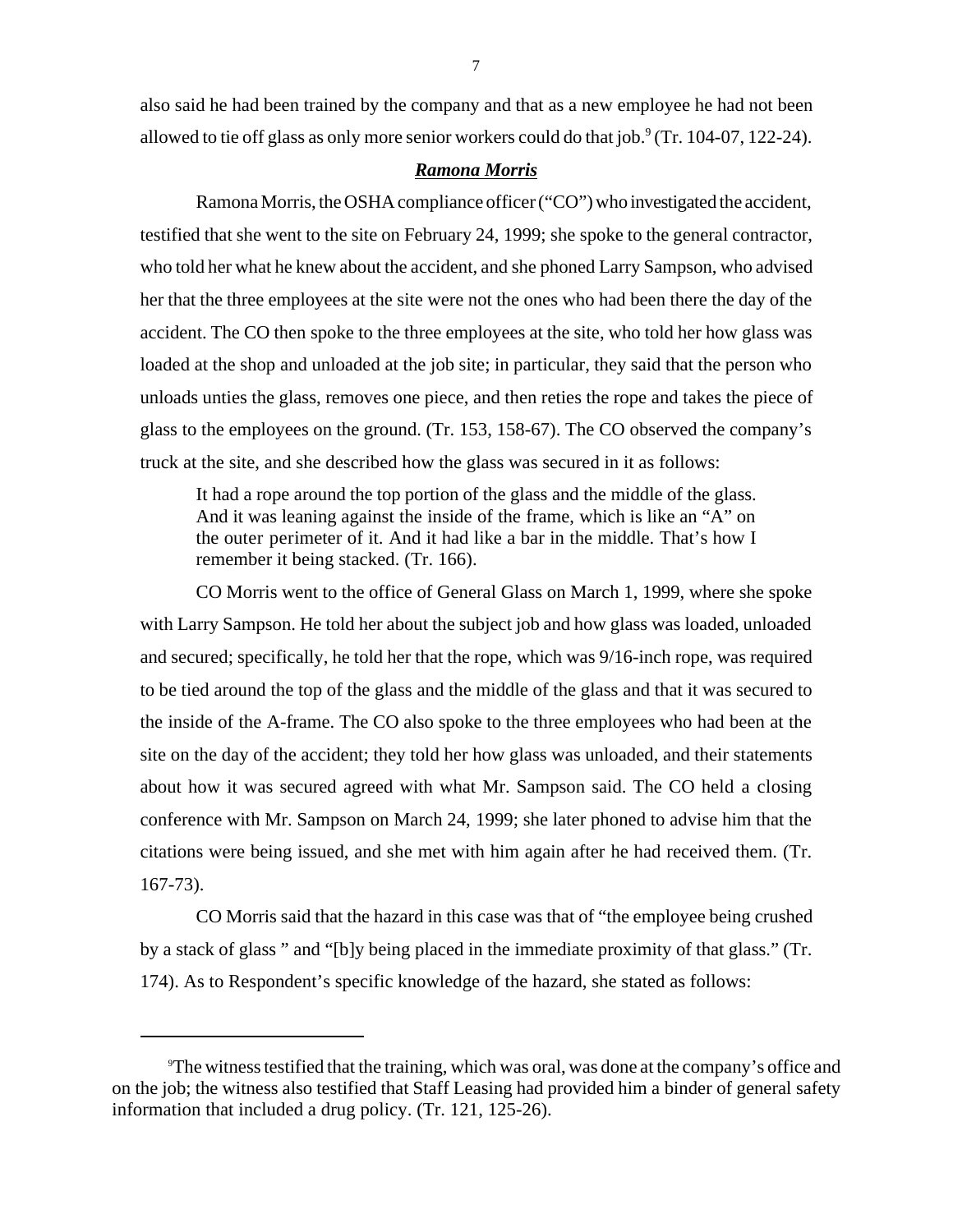Well, they use a rope to secure the glass to the A-frame. So, they must have a reason for doing that. And the reason is probably because they don't want it to fall over on somebody, so you have to secure it. And you want to make sure that it's balanced. If it's not balanced it will tip over. So, you have to have something to hold the weight of the glass. (Tr. 177-78).

CO Morris testified that she herself had no experience in the areas of transporting and installing glass and that the first abatement means in the citation was based on information from Onruh Fabricators ("Onruh"), a glass truck manufacturer.<sup>10</sup> Onruh told her that glass trucks can be made to the specifications a company wants, based on the size of the glass it transports, but that glass is usually stored on the outside of the truck so that it leans against the A-frame at an angle such that, in the event of shifting or tilting, the glass would fall back against the A-frame rather than onto an employee; Onruh also told her that while some smaller companies use flat bed trucks, most larger companies use trucks that store the glass only on the outside of the A-frame.<sup>11</sup> In regard to the second abatement means, the CO said that she had learned of other OSHA inspections involving the transporting of materials, including glass, and that stakes could be used to secure the load.<sup>12</sup> With respect to the third means of abatement, the CO said that she determined it was very dangerous for employees to be in the back of the truck with the glass and that a different system, where employees could slide the glass out from the ground, could be used. (Tr. 176-80, 183-95).

## *Discussion*

In view of the evidence of record, I conclude the Secretary has not met her burden of establishing a  $5(a)(1)$  violation. It is clear that a stack of glass falling as it did in this case could result in fatal injuries and that Respondent recognized the hazard of a stack of glass falling onto an employee. However, I am persuaded that the method General Glass used for securing glass was an effective means of eliminating the hazard. I am also persuaded that employees were adequately instructed in that method and that had it been followed at the site

<sup>&</sup>lt;sup>10</sup>The CO testified that there was no relevant ANSI standard and that the glass association she contacted had no information about securing glass. (Tr. 178-79, 195).

<sup>&</sup>lt;sup>11</sup>The CO indicated that the glass trucks she herself had seen had stored the glass in this manner. (Tr. 177, 192-93).

 $12$ The CO said the pamphlet Onruh gave her showed this method, which, as she understood it, would hold each piece of glass in place and allow one piece to be slid out at a time; she also indicated the pamphlet showed primarily trucks that stored the glass on the outside. (Tr. 192-93).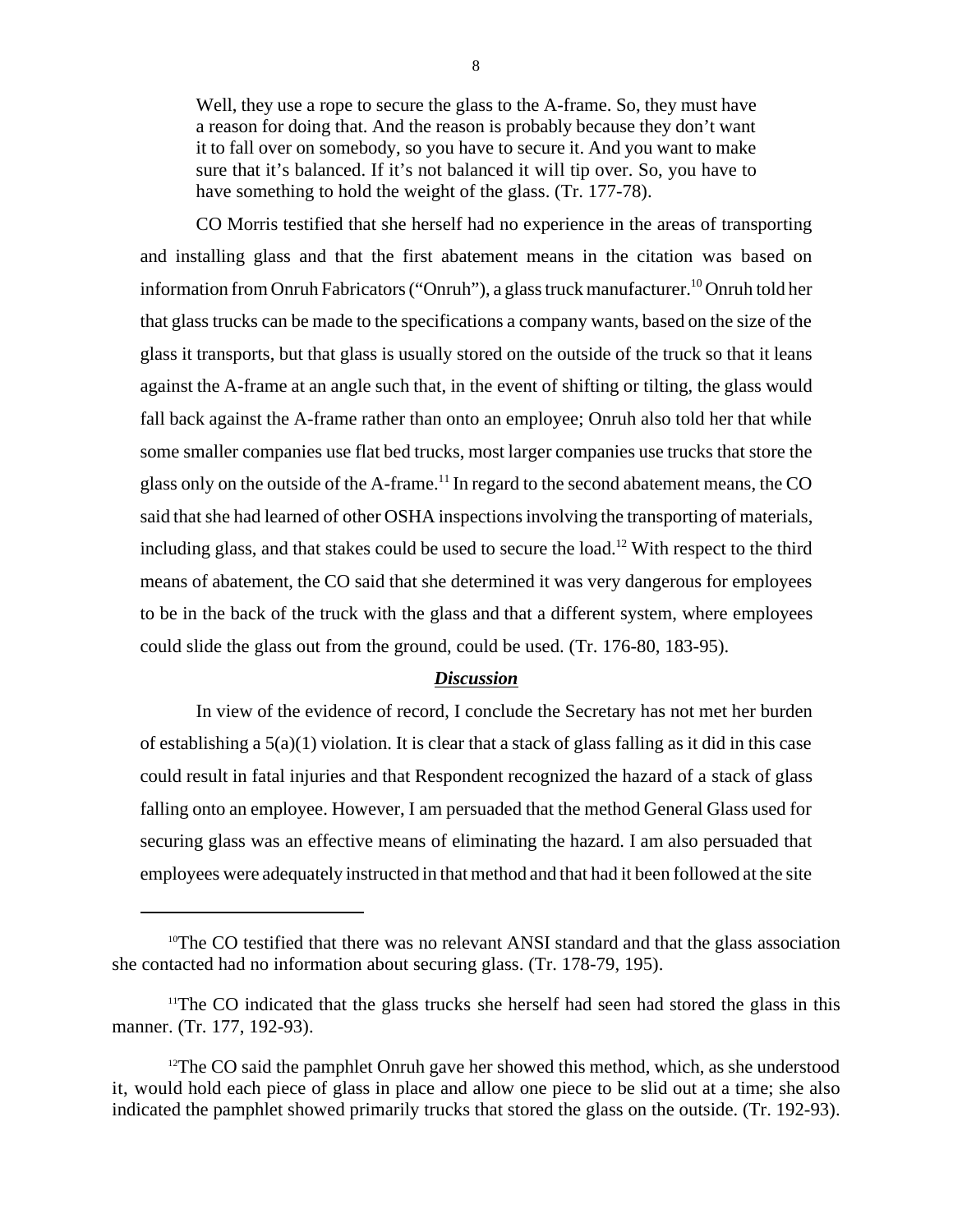the accident would not have occurred. Mr. Sampson and Mr. Courtemanche testified about how glass was loaded and unloaded and how it was secured to the racks in the company's trucks, and the opinion of both was that the stack of glass would not have fallen if Mr. Cawley had re-secured the rope properly when he began unloading the glass on the right side of the truck. I found their testimony consistent, convincing and credible, and I note in particular Mr. Sampson's many years of experience in the glazing business. I also note that the testimony of Mr. Sampson and Mr. Courtemanche was supported by what employees told the CO during the inspection and by what the CO herself observed during her inspection.

In addition to the above, there is nothing in the record to indicate that the company's method for unloading glass had not been followed before or that Respondent had any reason to believe it would not be followed at the subject site. Mr. Courtemanche testified that he was trained by General Glass and that only the more experienced workers were allowed to secure glass; he also described Mr. Cawley as very safe and experienced and the person who ensured that other workers on a job did what they were supposed to do. Mr. Courtemanche and Mr. Sampson both testified that General Glass held safety meetings, and the Secretary does not dispute the company's lack of history of previous OSHA violations. (Tr. 181-82).

My final reason for concluding that this item should be vacated is the failure of the Secretary's proof as to the abatement measures set out in the citation. The record shows that CO Morris, who formulated the measures, had no experience in or knowledge of the glazing industry other than what she learned during the inspection. The record also shows that there is no ANSI standard addressing this matter and that the glass association the CO contacted had no information about securing glass. The CO's opinion regarding the first proposed abatement measure was based on her conversation with Onruh, a glass truck manufacturer, and a pamphlet Onruh gave her. However, the Secretary offered no witnesses knowledgeable in the industry, such as an individual from Onruh or the glazing business, to bolster the CO's testimony. The Secretary also failed to offer the pamphlet Onruh provided, and she never asked the CO to identify the Onruh representative(s) to whom she spoke. In view of the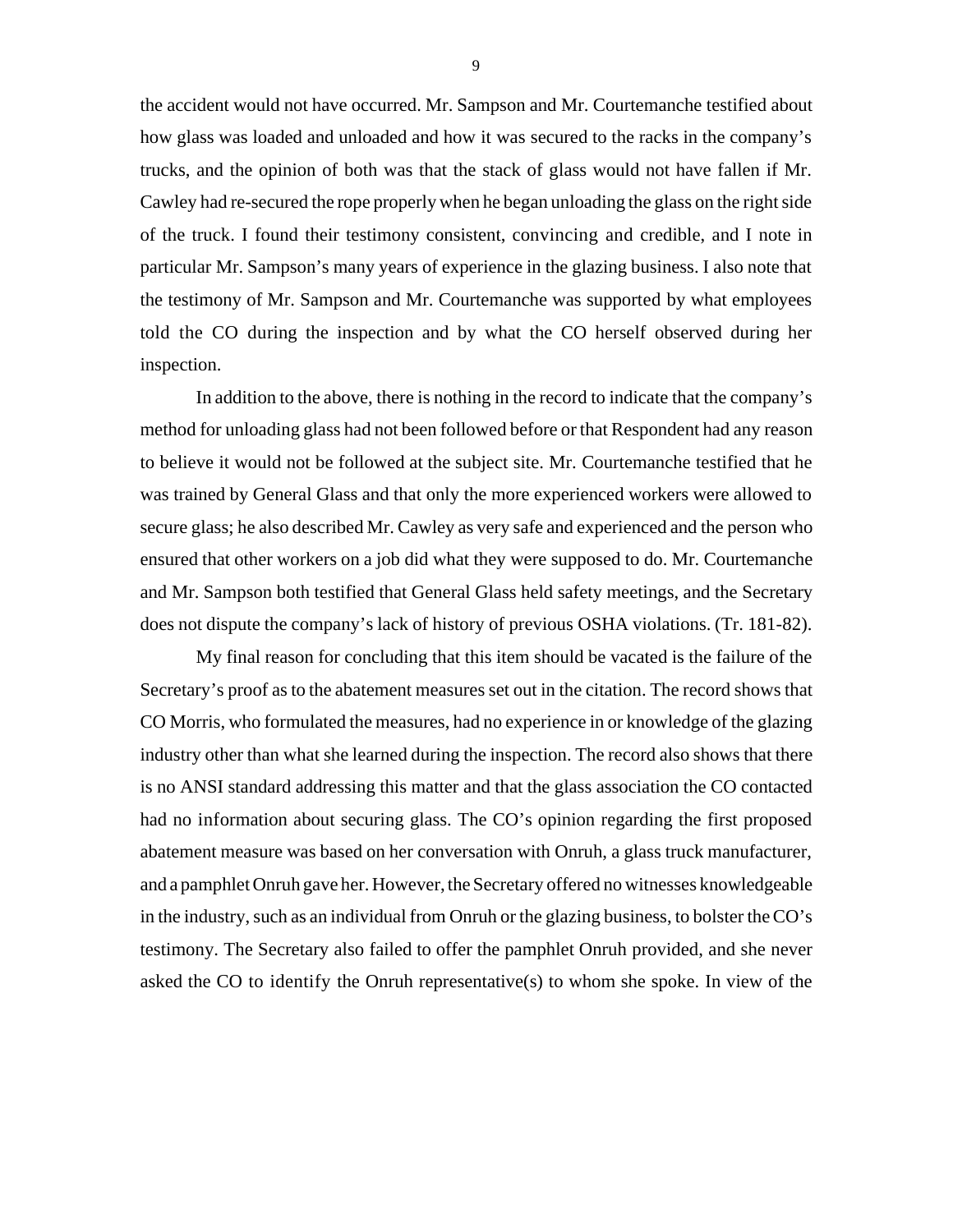CO's lack of knowledge of the industry and the lack of any supporting evidence, the opinion of CO Morris with respect to the first proposed abatement measure is not credited.<sup>13</sup>

As to the second proposed abatement measure, the CO's opinion was evidently based on conversations with other OSHA personnel who had investigated situations relating to the transporting of materials and on the Onruh pamphlet, which apparently showed a securing method involving stakes. Again, however, the Secretary presented no witnesses or documents to support the CO's testimony, and, following the same reasoning set out in the previous paragraph, the CO's opinion relating to the second abatement means is not credited. In regard to the third abatement measure, the CO testified only that it was very dangerous for employees to be in the back of the truck and that another system, whereby employees could slide the glass out from the ground, could be used. The CO did not explain what other system might have been used, and, once more, the Secretary offered nothing to support the CO's opinion, which, like her other opinions, is rejected for lack of support in the record.

For the foregoing reasons, and on the basis of the record before me, the Secretary has not demonstrated the elements required to prove a section a  $5(a)(1)$  violation. This citation item is accordingly vacated.

## *"Other" Citation 2, Item 1 -- Proposed Penalty: \$3,500.00*

This item alleges a violation of 29 C.F.R. 1904.8(a), which provides, in pertinent part, that:

Within 8 hours after the death of any employee from a work-related incident ... the employer of any employees so affected shall orally report the fatality ... by telephone or in person to the Area Office of ... OSHA ... that is nearest to the site of the incident, or by using the OSHA toll-free central telephone number.

It is undisputed that the time of Mr. Cawley's death was 1:45 p.m. on February 22, 1999. (Tr. 55, 256; RX-1). Thus, under the terms of the standard, it would appear that Respondent was required to notify OSHA of Mr. Cawley's death no later than 9:45 p.m. It

 $<sup>13</sup>$ In rejecting the CO's opinion, I note that General Glass is a small company and that the CO</sup> herself indicated that it is the larger companies that use trucks that transport glass only on the outsides of the trucks. I also note that James Sampson specifically testified that while he could sometimes transport glass in this manner, it was not possible in this case because the outsides of the racks on the truck did not hold that much glass; he also testified that he has utilized the same method that was used the day of the accident since he has been in the glass business, both in his own company and in working for others, and that "that's the way it's done." (Tr. 47, 51-52, 69-71).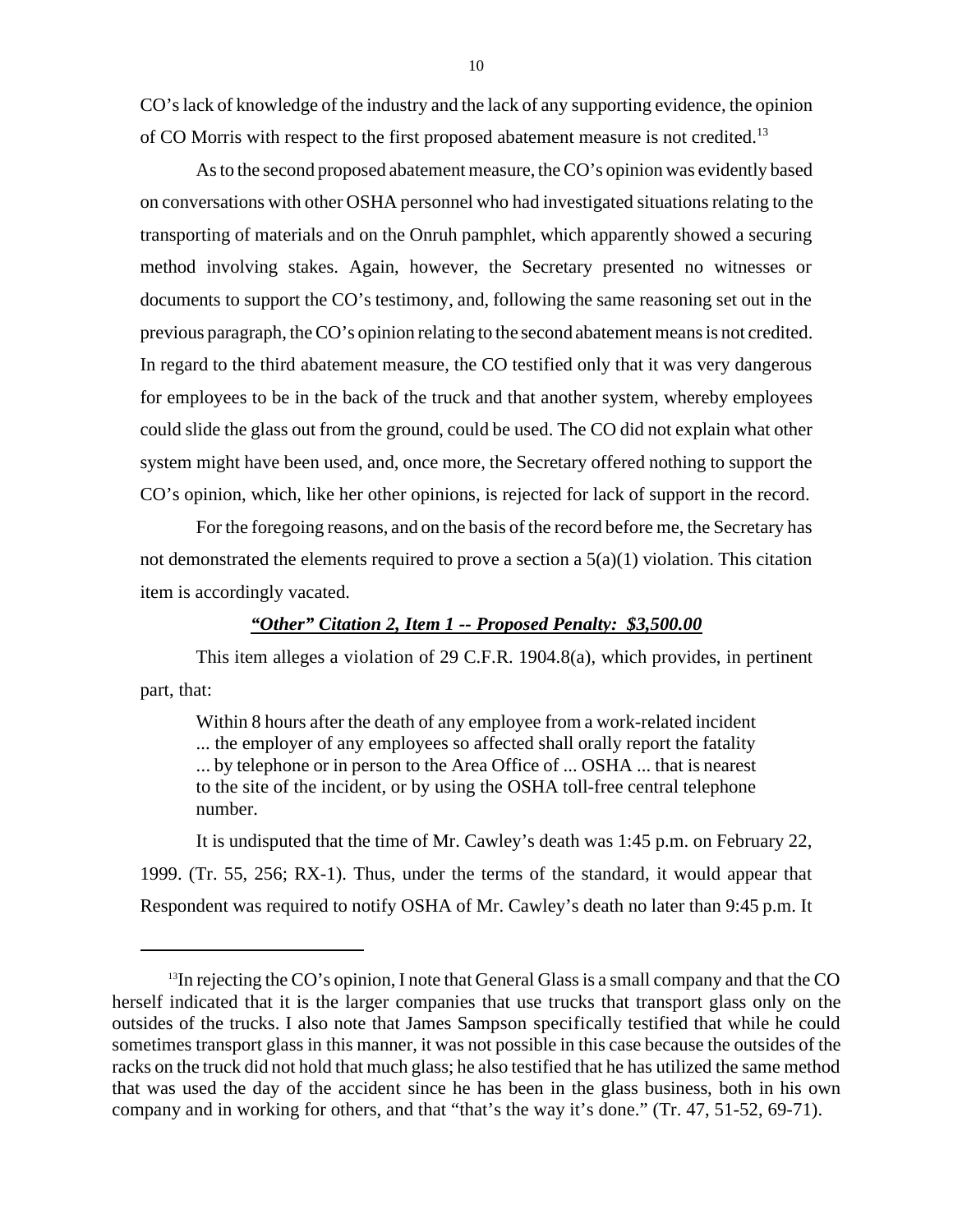is also undisputed that Jeff Bray, a General Glass sales person, called OSHA to report the fatality at 10:30 a.m. on February 23, 1999, and that CX-6, an "OSHA 36 Form," is OSHA's record of Mr. Bray's phone call. (Tr. 54, 156-157, 169, 247). However, Larry Sampson, the owner of General Glass, testified that his son, Charles Sampson, tried to call OSHA about Mr. Cawley's death at about 8:00 p.m. on February 22, 1999, but "he got no response." (Tr. 71-72). CO Morris, on the other hand, testified that CX-6 was the "official record" of the accident and indicated there was no other record of any other report to OSHA about Mr. Cawley's death. (Tr. 156-57). For the reasons that follow, I conclude that the Secretary has not met her burden of proving a violation of the standard.

CO Morris testified that during business hours, calls about fatalities are given to the OSHA duty officer for that day, who takes down the relevant information and puts it on an OSHA 36 Form; the form is passed on to the office supervisor, who assigns a CO to investigate the fatality. CO Morris further testified that after business hours, a voice mail system takes incoming calls to her OSHA area office; she indicated that the system allows callers to leave a message and also gives callers OSHA's toll-free number to report accidents and fatalities. (Tr. 155-57, 204-06). However, the CO indicated that no one checked the voice mail system or the toll-free number system to determine if there was a record of a phone call from Respondent on the evening of the fatality. (Tr. 250-55). Moreover, while the CO said she spoke to Jeff Bray and Larry Sampson about Mr. Bray's phone call to OSHA, she did not indicate any other discussion with them in this regard. (Tr. 246).

In addition to the above, unrebutted testimony in the record establishes that the West Palm Beach Police Department dispatcher called OSHA twice on February 22, at about 2:00 p.m. and again around 3:00 or 3:30 p.m., that the dispatcher was told on both times that OSHA personnel were on their way, and that no one from OSHA ever arrived at the site that day or contacted the Police Department as a result of the dispatcher's calls.<sup>14</sup> (Tr. 131-37, 140-41, 145-48). CO Morris conceded she did not know if the dispatcher had called OSHA that day or if Charles Sampson had called OSHA that evening. (Tr. 206, 255).

On the basis of the record before me, I am simply unwilling to find that the Secretary has met her burden of proving that Respondent did not notify OSHA of Mr. Cawley's death

<sup>&</sup>lt;sup>14</sup> Larry Sampson testified that he waited for OSHA at the site until about 5:30 p.m. and that no one from the agency ever arrived. (Tr. 63-65).